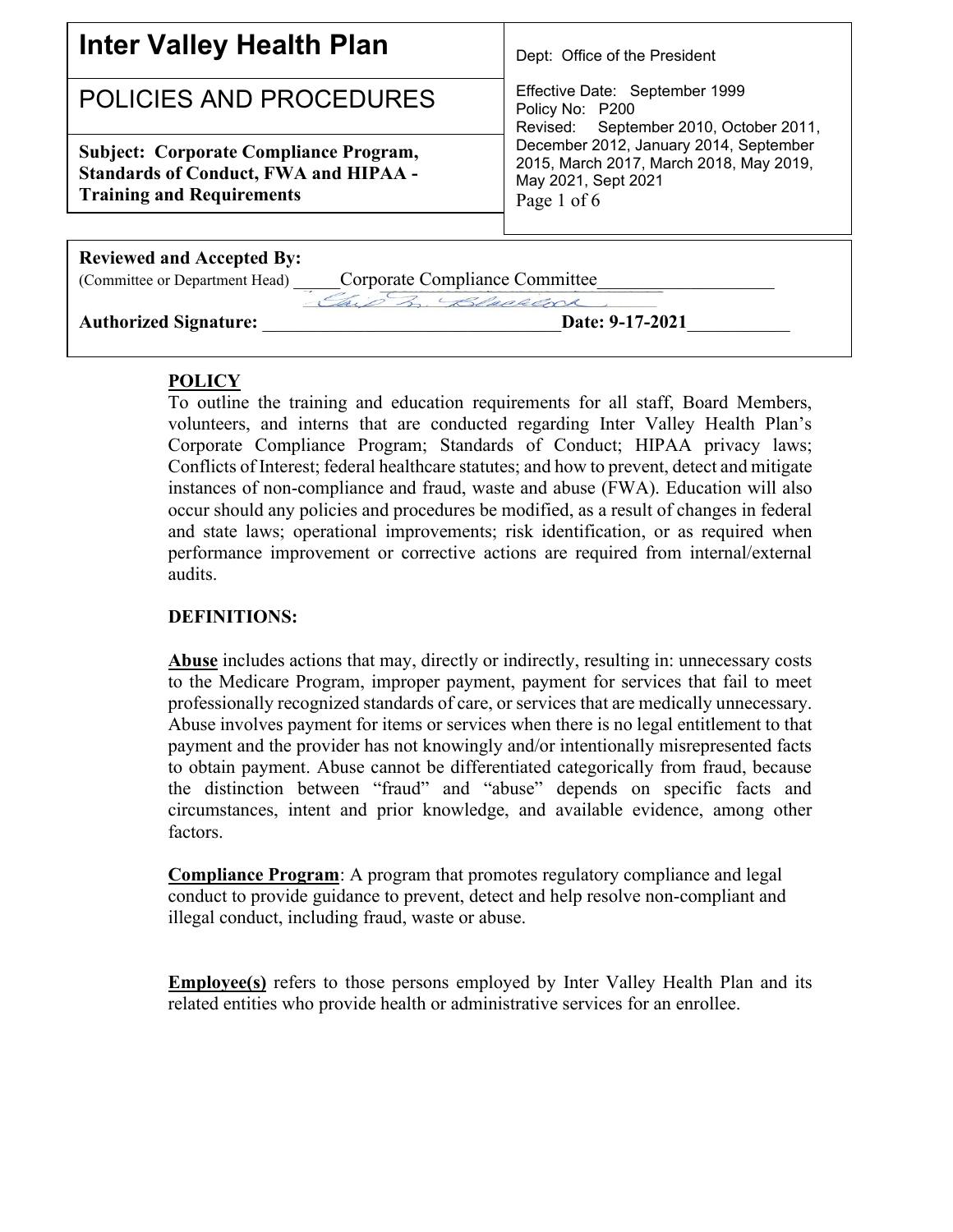| <b>Inter Valley Health Plan</b>                                                                                                   | Dept: Office of the President                                                                                           |  |
|-----------------------------------------------------------------------------------------------------------------------------------|-------------------------------------------------------------------------------------------------------------------------|--|
| POLICIES AND PROCEDURES                                                                                                           | Effective Date: September 1999<br>Policy No: P200<br>Revised: September 2010, October 2011,                             |  |
| <b>Subject: Corporate Compliance Program,</b><br><b>Standards of Conduct, FWA and HIPAA -</b><br><b>Training and Requirements</b> | December 2012, January 2014, September<br>2015, March 2017, March 2018, May 2019,<br>May 2021, Sept 2021<br>Page 2 of 6 |  |
| <b>Reviewed and Accepted By:</b>                                                                                                  |                                                                                                                         |  |
| Corporate Compliance Committee<br>(Committee or Department Head)                                                                  |                                                                                                                         |  |
| Z Blecklock<br><b>Authorized Signature:</b>                                                                                       | Date: 9-17-2021                                                                                                         |  |

**Fraud** is knowingly and willfully executing, or attempting to execute, a scheme or artifice to defraud any health care benefit program or to obtain (by means of false or fraudulent pretenses, representations, or promises) any of the money or property owned by, or under the custody or control of, any health care benefit program. 18 U.S.C. § 1347. FWA means fraud, waste and abuse.

**Governing Body** means that group of individuals at the highest level of governance of the sponsor, such as the Board of Directors or the Board of Trustees, who formulate policy and direct and control the sponsor in the best interest of the organization and its enrollees. As used in this chapter, governing body does not include C-level management such as the Chief Executive Officer, Chief Operations Officer, Chief Financial Officer, etc., unless persons in those management positions also serve as directors or trustees or otherwise at the highest level of governance of the sponsor.

**Learning Management System** – an online training system wherein various training applicable to compliance and specific jobs is utilized to ensure training is composed by industry professionals and compliant with the Medicare Advantage Prescription Drug Plan requirements and the associated Centers for Medicare & Medicaid Services Medicare Managed Care Manual and Claims processing guidance.

**Monitoring Activities** are regular reviews performed as part of normal operations to confirm ongoing compliance and to ensure that corrective actions are undertaken and effective.

**Waste** is the overutilization of services, or other practices that, directly or indirectly, result in unnecessary costs to the Medicare program. Waste is generally not considered to be caused by criminally negligent actions but rather the misuse of resources.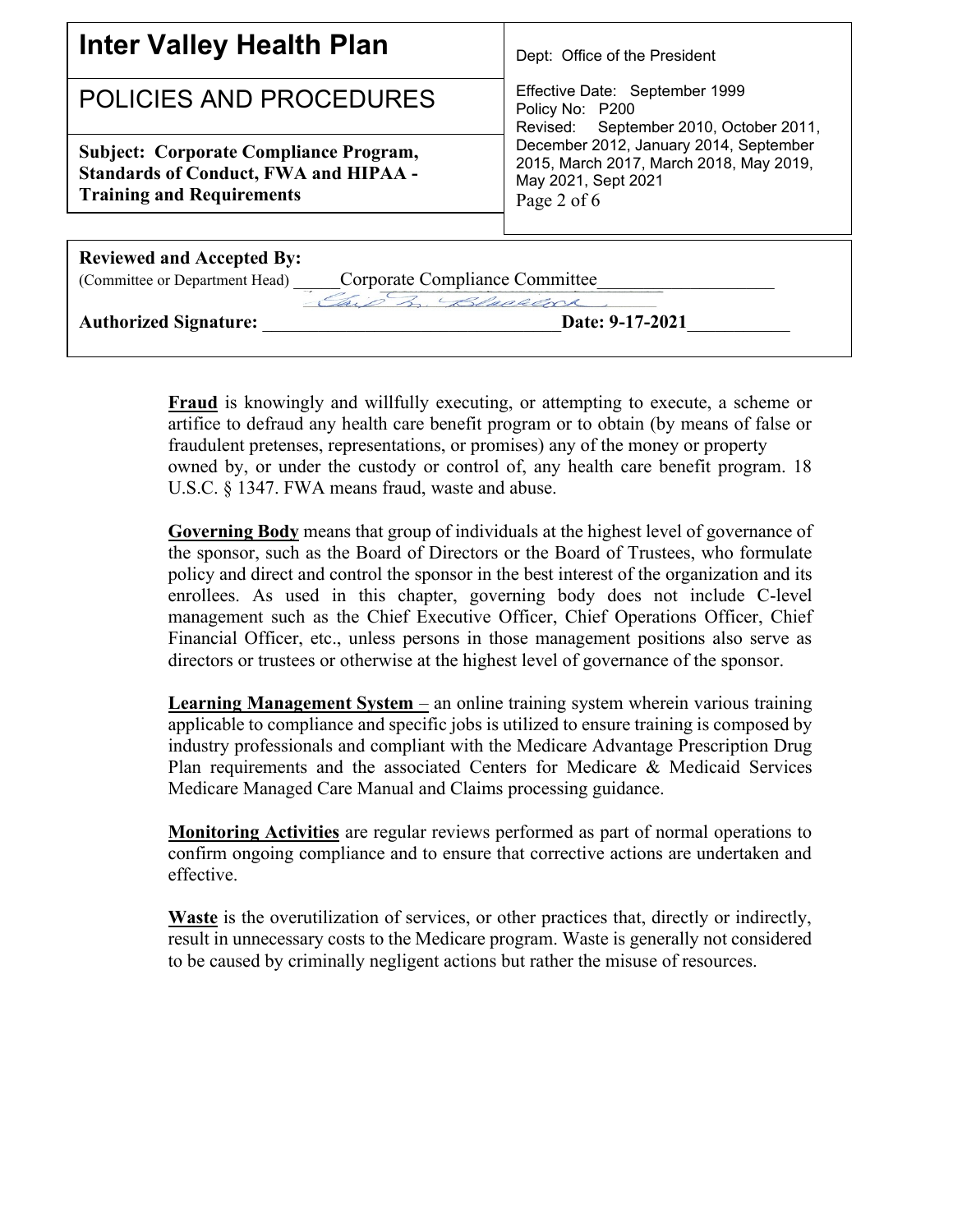| <b>Inter Valley Health Plan</b>                                                                                                   | Dept: Office of the President                                                                                           |  |
|-----------------------------------------------------------------------------------------------------------------------------------|-------------------------------------------------------------------------------------------------------------------------|--|
| POLICIES AND PROCEDURES                                                                                                           | Effective Date: September 1999<br>Policy No: P200<br>Revised: September 2010, October 2011,                             |  |
| <b>Subject: Corporate Compliance Program,</b><br><b>Standards of Conduct, FWA and HIPAA -</b><br><b>Training and Requirements</b> | December 2012, January 2014, September<br>2015, March 2017, March 2018, May 2019,<br>May 2021, Sept 2021<br>Page 3 of 6 |  |
| <b>Reviewed and Accepted By:</b>                                                                                                  |                                                                                                                         |  |
| Corporate Compliance Committee<br>(Committee or Department Head)                                                                  |                                                                                                                         |  |
| G. S. D. Blackcock                                                                                                                |                                                                                                                         |  |
| <b>Authorized Signature:</b>                                                                                                      | Date: 9-17-2021                                                                                                         |  |

#### **PROCEDURE**:

As part of the Plan's onboarding process, part-time/full-time employees, interns, volunteers, temporaries, and governing body members re required to receive and review compliance program, related policies, standards of conduct, and participate in annual compliance, fraud, waste and abuse and HIPAA training.

The Compliance Officer working with the Compliance Committee will update the compliance program to be consistent with regulatory requirements. The program review will occur minimally on an annual basis: All policies and procedures related to training and the corporate compliance program will also be reviewed and/or updated at least annually. Awareness of the Corporate Compliance Program starts with the new hire process and is reinforced by annual training. The Compliance Officer and Compliance Committee maintain and communicate the existence, purpose, content, and expectations of the Compliance Program and supporting elements throughout the company.

Responsibilities of the Compliance Officer and Corporate Compliance Committee are outlined in policy "P201-Duties of the Compliance Officer and Corporate Compliance Committee".

# **Required Training:**

• Employee handbook containing the Standards of Conduct is reviewed and acknowledged by all employees upon hire and when updated or at annual refresher training. The Employee Handbook states that all employees are required to take annual training to remain employed with the health plan. All employees are trained and provided a copy of the company's Corporate Compliance Program, standards of conduct, and associated policies initially during the new hire orientation process. Each new hire and employee annually is required to sign an acknowledgment form of the program and related policies which is then retained for a period of 10 years. Updates occur as program requirements change, and the overall program is reviewed annually, with changes incorporated into annual refresher training and updated copies of the Compliance Program and related policies distributed at that time.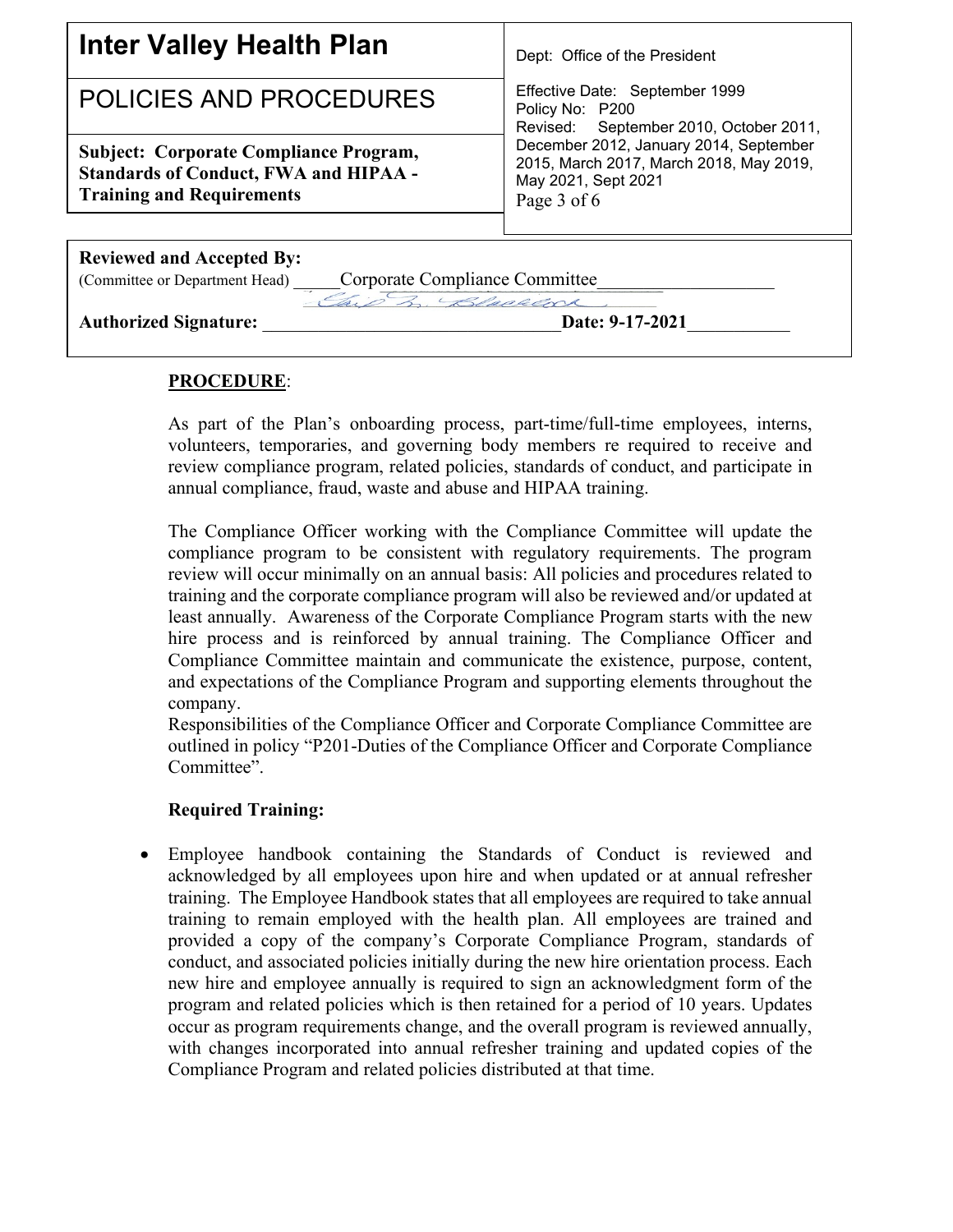| Inter Valley Health Plan                                                                                                          | Dept: Office of the President                                                                                           |  |
|-----------------------------------------------------------------------------------------------------------------------------------|-------------------------------------------------------------------------------------------------------------------------|--|
| POLICIES AND PROCEDURES                                                                                                           | Effective Date: September 1999<br>Policy No: P200<br>Revised: September 2010, October 2011,                             |  |
| <b>Subject: Corporate Compliance Program,</b><br><b>Standards of Conduct, FWA and HIPAA -</b><br><b>Training and Requirements</b> | December 2012, January 2014, September<br>2015, March 2017, March 2018, May 2019,<br>May 2021, Sept 2021<br>Page 4 of 6 |  |
| <b>Reviewed and Accepted By:</b>                                                                                                  |                                                                                                                         |  |
| Corporate Compliance Committee<br>(Committee or Department Head)                                                                  |                                                                                                                         |  |
| 3. Blacklock                                                                                                                      |                                                                                                                         |  |
| <b>Authorized Signature:</b>                                                                                                      | Date: 9-17-2021                                                                                                         |  |

• Specialized departmental training occurs on department specific policies and procedures separate from the Corporate Compliance training. All training requires a

sign-in sheet for attendees and a copy of the training documents to be sent to Compliance upon completion.

#### **Evidence of Training:**

All new hires, temporary staff, interns, part-time/full-time staff and board members at the conclusion of the onboarding and refresher annual training sessions, are required to sign a Statement of Understanding/Acknowledgment that they are aware of and will abide by the Corporate Compliance All employees, interns, and board members are required to review the Corporate Compliance Program, related policies and procedures, and complete online testing and acknowledgment to be considered fully trained from a corporate perspective. Individual training occurs at the department level and is job specific. For retraining, individuals will sign an attendance sheet at all training sessions and these forms will be maintained in by the Compliance Officer.

• Training is mandatory and is a requirement for employment with Inter Valley Health Plan as required by regulations. Delinquent or incomplete training is tracked by Human Resources and reported to Corporate Compliance Committee. Participation in training sessions and satisfactory completion is mandatory and a condition of continued employment or continuation of board member term with the organization.

Department heads are responsible for specialized training related to department specific policies, procedures and job functions and for tracking and monitoring related job performance and department specific process controls related to monitoring and oversight to help deter fraud, waste and abuse in the Medicare program and for department reporting tracked through the key indicators reporting. All department heads must provide sign-in sheet with training materials as proof of training.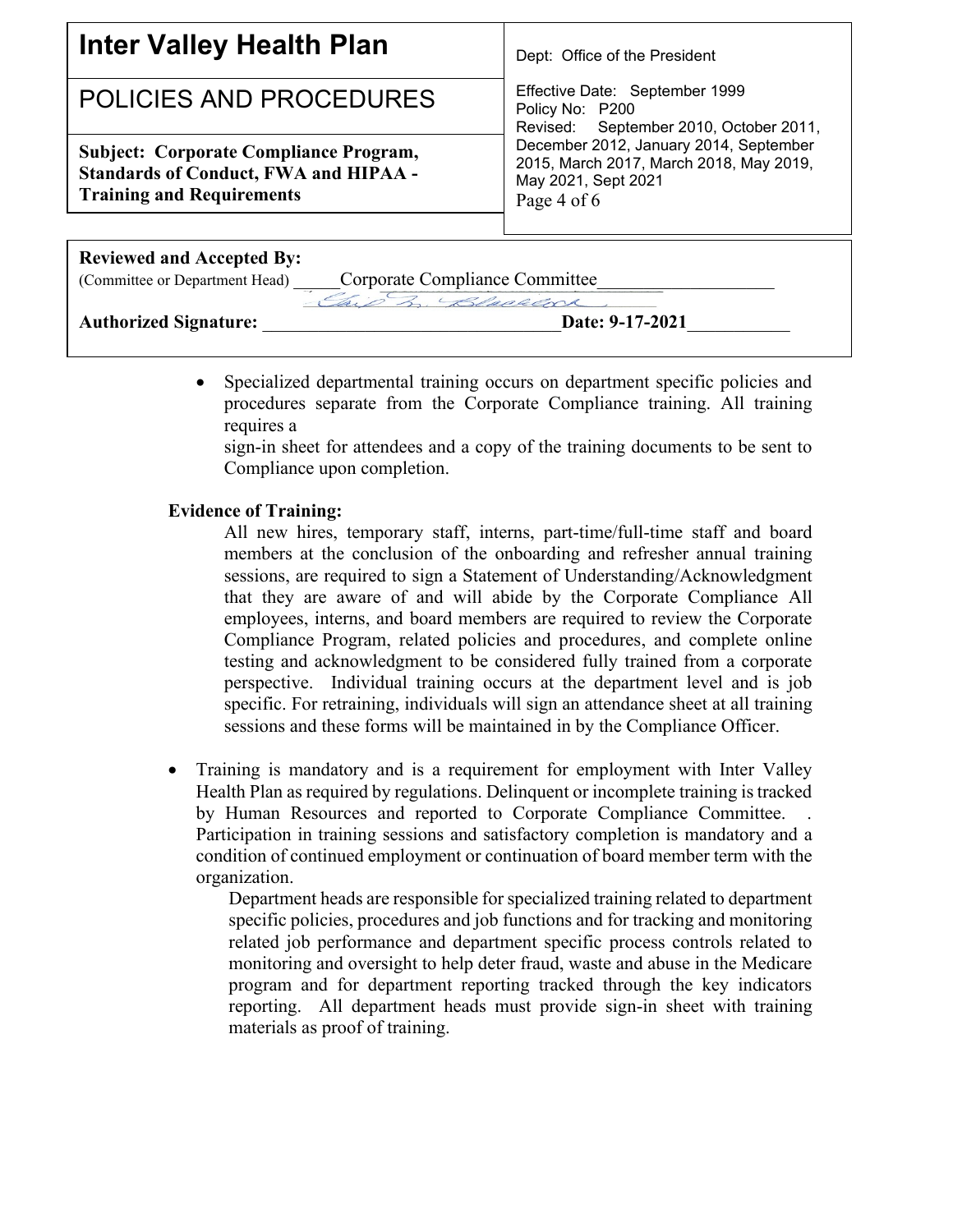| <b>Inter Valley Health Plan</b>                                                                                                   | Dept: Office of the President                                                                                           |  |
|-----------------------------------------------------------------------------------------------------------------------------------|-------------------------------------------------------------------------------------------------------------------------|--|
| POLICIES AND PROCEDURES                                                                                                           | Effective Date: September 1999<br>Policy No: P200<br>Revised: September 2010, October 2011,                             |  |
| <b>Subject: Corporate Compliance Program,</b><br><b>Standards of Conduct, FWA and HIPAA -</b><br><b>Training and Requirements</b> | December 2012, January 2014, September<br>2015, March 2017, March 2018, May 2019,<br>May 2021, Sept 2021<br>Page 5 of 6 |  |
| <b>Reviewed and Accepted By:</b>                                                                                                  |                                                                                                                         |  |
| Corporate Compliance Committee_<br>(Committee or Department Head)                                                                 |                                                                                                                         |  |
| Gio m Blackcock                                                                                                                   |                                                                                                                         |  |
| <b>Authorized Signature:</b>                                                                                                      | Date: 9-17-2021                                                                                                         |  |

### **Topics to be included in compliance training are as follows:**

- Description of the Compliance Program, mission statement, policies and procedures provided. Standards of conducts, ethics, disciplinary actions, and overall compliance with regulations.
- General Compliance
- Fraud/Waste/Abuse (FWA)
- HIPAA
- How to ask compliance questions and how to report Fraud, Waste, and Abuse without retaliation and anonymously via internal, hotline, mail, and web. Provide desk cards to all employees to reinforce knowledge.
- Requirement to report FWA and noncompliance,
- OIG/GSA Sanction List checks.
- Examples of required reportable non-compliance or FWA and non-retaliation policy
- Review of disciplinary guidelines
- Conflicts of interest
- Relevant compliance laws with description; example: stark, false claims, Antikickback, nominal value, beneficiary inducement; HIPAA/HITECH, etc.
- Overview of the monitoring and auditing process
- Review of laws that govern employee conduct in Medicare Program

# **MONITORING**

In order to ensure that all individuals represented in the policy and procedures are trained as required, the Human Resources Department retains the Acknowledgment forms and online learning management system testing results.

Reports on compliance training activity and completion are provided to the Corporate Compliance Committee and Board Compliance Committee.